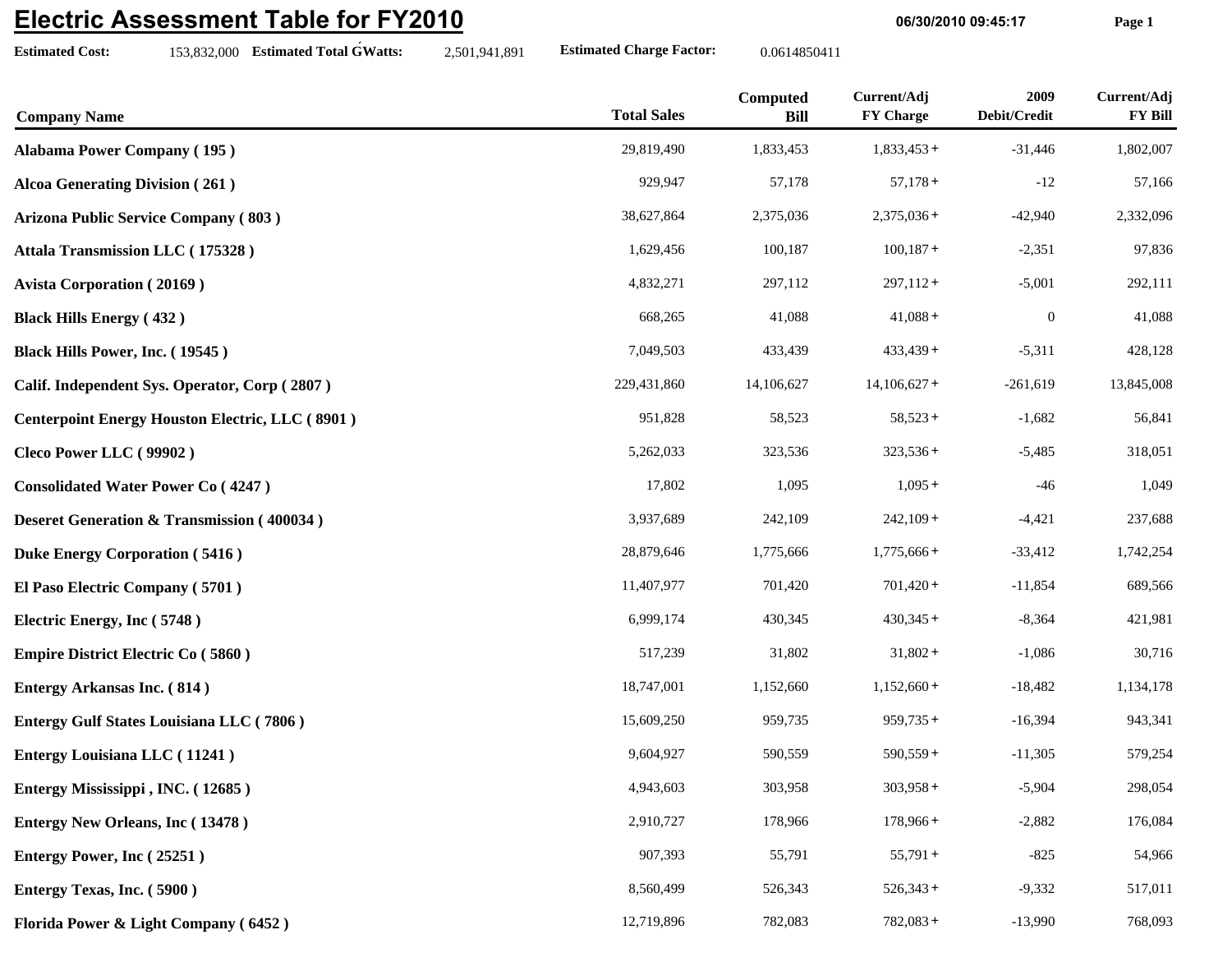## **Electric Assessment Table for FY2010**

| <b>Electric Assessment Table for FY2010</b> |                                                  |               | 06/30/2010 09:45:17             |                         |                                 | Page 2               |                               |
|---------------------------------------------|--------------------------------------------------|---------------|---------------------------------|-------------------------|---------------------------------|----------------------|-------------------------------|
| <b>Estimated Cost:</b>                      | 153,832,000 Estimated Total GWatts:              | 2,501,941,891 | <b>Estimated Charge Factor:</b> | 0.0614850411            |                                 |                      |                               |
| <b>Company Name</b>                         |                                                  |               | <b>Total Sales</b>              | Computed<br><b>Bill</b> | Current/Adj<br><b>FY Charge</b> | 2009<br>Debit/Credit | Current/Adj<br><b>FY Bill</b> |
| Georgia Power Co (7140)                     |                                                  |               | 27,154,209                      | 1,669,578               | $1,669,578+$                    | $-33,009$            | 1,636,569                     |
| Gulf Power Co (7801)                        |                                                  |               | 3,676,787                       | 226,067                 | $226,067+$                      | $-5,017$             | 221,050                       |
| <b>Idaho Power Co (9191)</b>                |                                                  |               | 7,282,123                       | 447,742                 | $447,742+$                      | $-7,720$             | 440,022                       |
| ISO New England, Inc. (198)                 |                                                  |               | 130,617,424                     | 8,031,018               | $8,031,018+$                    | $-144,417$           | 7,886,601                     |
| Kentucky Utilities Company (10171)          |                                                  |               | 4,896,233                       | 301,045                 | $301,045+$                      | $-7,671$             | 293,374                       |
| <b>Lockhart Power Company (11118)</b>       |                                                  |               | 195,884                         | 12,044                  | $12,044+$                       | $-180$               | 11,864                        |
| Long Sault Division (11180)                 |                                                  |               | 2,495,015                       | 153,406                 | $153,406+$                      | $-706$               | 152,700                       |
| Louisville Gas & Electric Co (11249)        |                                                  |               | 6,903,345                       | 424,452                 | $424,452+$                      | $-9,791$             | 414,661                       |
|                                             | <b>Maine Public Service Company (11522)</b>      |               | 623,042                         | 38,308                  | $38,308 +$                      | $-709$               | 37,599                        |
|                                             | MidAmerican Energy Company (400052)              |               | 18,424,661                      | 1,132,841               | $1,132,841+$                    | $-22,661$            | 1,110,180                     |
|                                             | Midwest Indep. Trans. Sys.Operator, Inc (920)    |               | 597,889,162                     | 36,761,240              | $36,761,240+$                   | $-659,552$           | 36,101,688                    |
| Mississippi Power Company (12686)           |                                                  |               | 5,874,956                       | 361,222                 | $361,222+$                      | $-7,419$             | 353,803                       |
|                                             | Nevada Power Company d/b/a NV Energy (13407)     |               | 3,482,679                       | 214,133                 | $214,133+$                      | $-4,819$             | 209,314                       |
|                                             | New York Independent System Operator, In (51614) |               | 165,987,634                     | 10,205,756              | $10,205,756+$                   | $-193,571$           | 10,012,185                    |
| North Central Power Co., Inc. (13697)       |                                                  |               | 157                             | 10                      | $10 +$                          | $\boldsymbol{0}$     | $10\,$                        |
| Northbrook Energy, LLC (13654)              |                                                  |               | 133,718                         | 8,222                   | $8,222 +$                       | $-184$               | 8,038                         |
|                                             | Northern States Power Co (MIN) (13781)           |               | 600,716                         | 36,935                  | $36,935+$                       | $-646$               | 36,289                        |
| NorthWestern Energy's (12825)               |                                                  |               | 11,989,365                      | 737,167                 | $737,167+$                      | $-15,190$            | 721,977                       |
|                                             | Northwestern Wisconsin Ele. Co (13815)           |               | 41,347                          | 2,542                   | $2,542+$                        | $-39$                | 2,503                         |
| <b>Ohio Valley Electric Corp (14015)</b>    |                                                  |               | 15,069,699                      | 926,561                 | $926,561+$                      | $-15,775$            | 910,786                       |
| PacifiCorp (14354)                          |                                                  |               | 31,425,897                      | 1,932,223               | $1,932,223+$                    | $-35,933$            | 1,896,290                     |

**Perryville Energy Partners, LLC ( 175714 )** 1,658,711 101,986 101,986 + 2,355 99,631

**Pilot Power Group, Inc. (15127**) 13,440 826 826 + 818

**PJM Interconnection, L.L.C. (40498) 709,500,866 43,623,690 43,623,690 +** -796,634 **42,827,056**